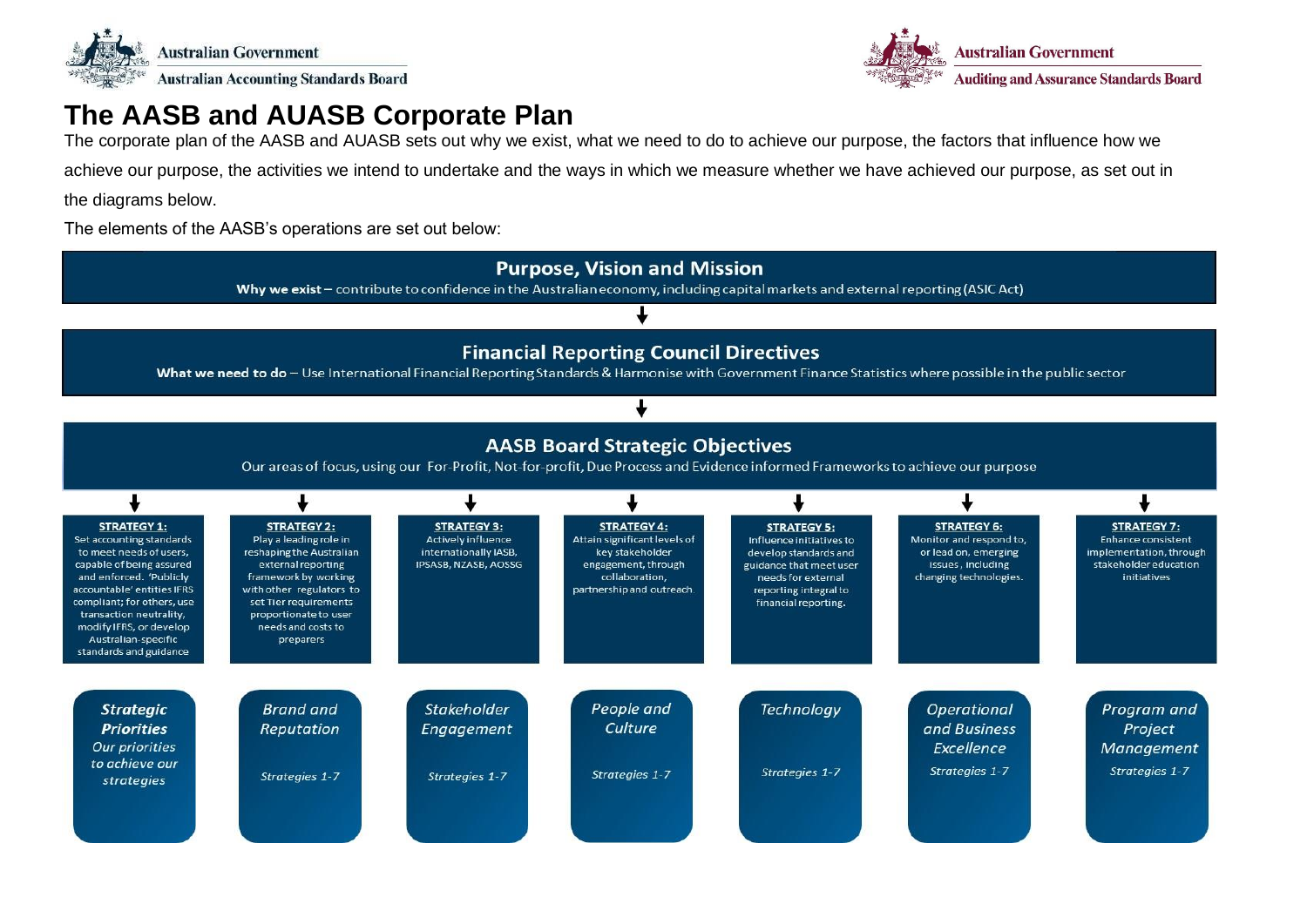



The elements of the AUASB's operations are set out below: